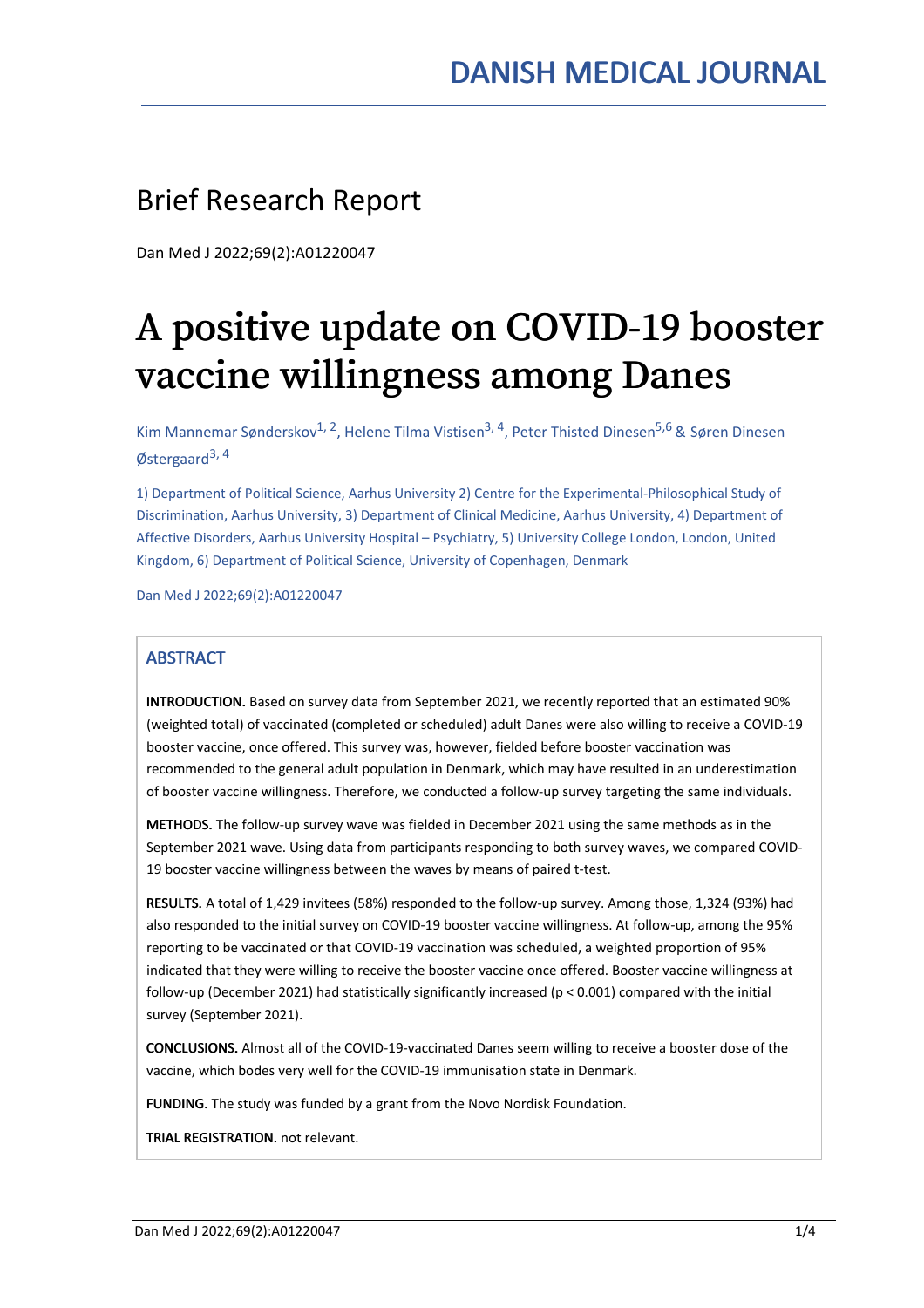Based on data from the sixth wave of the COVID-19 Consequences Denmark Panel Survey, conducted from 30 August to 15 September 2021, we recently reported that an estimated 90% (weighted total) of vaccinated (completed or scheduled) adult Danes were also willing to receive a COVID-19 booster vaccine, once offered [1]. However, as this survey was fielded before the European Medicines Agency (EMA) had authorised the use of messenger ribonucleic acid (mRNA) COVID-19 vaccines for the booster dose and at a time when the COVID-19 booster vaccine was only recommended for a very selected fraction of the Danish population (nursing home residents and individuals with immunosuppression), the booster vaccine willingness of 90% was possibly an underestimate. To address this, we conducted a follow-up survey of COVID-19 booster vaccine willingness targeting the same individuals after the mRNA vaccines had been authorised for the booster dose by the EMA and the Danish Health Authority had recommended the booster dose for all adults.

## **METHODS**

As in the sixth wave of the COVID-19 Consequences Denmark Panel Survey, we commissioned the survey agency Epinion to conduct an electronic survey among the 2,457 respondents from the first wave. This seventh wave was fielded from 10 December to 23 December 2021 and included the following questions on vaccine willingness: "Have you been vaccinated against coronavirus or is the vaccination scheduled?" Those confirming were asked: "The health authorities expect that all Danes will be offered a so-called ʻbooster-vaccine' to increase the efficacy of the vaccine against coronavirus. Some Danes have already received the booster vaccine. Have you received the booster vaccine or is the booster vaccination scheduled?". Those responding "no" to this question were asked "Will you accept the booster vaccine, if/when offered?"

Participation in the survey was based on consent. According to Danish Law, ethical review board approval is not required for survey studies. The data were stored and handled in accordance with the General Data Protection Regulation. The responses to all questions in the survey were weighted using inverse propensity weighting [2] by gender, age, level of education, region and political party choice at the latest general election (5 June 2019) to render the respondents representative of the adult population of Denmark on these variables. Two analyses were conducted. First, we calculated the weighted COVID-19 booster vaccine willingness (proportion responding that booster vaccination had been received/scheduled or would be accepted if/when offered) based on data from wave seven. Second, based on data from those responding to both wave six and wave seven, we compared booster vaccine willingness between these waves by means of paired t-test (threshold of statistical significance set to 0.05). All analyses were conducted using Stata version 17.0 (StataCorp LLC, College Station, Texas, US).

#### **RESULTS**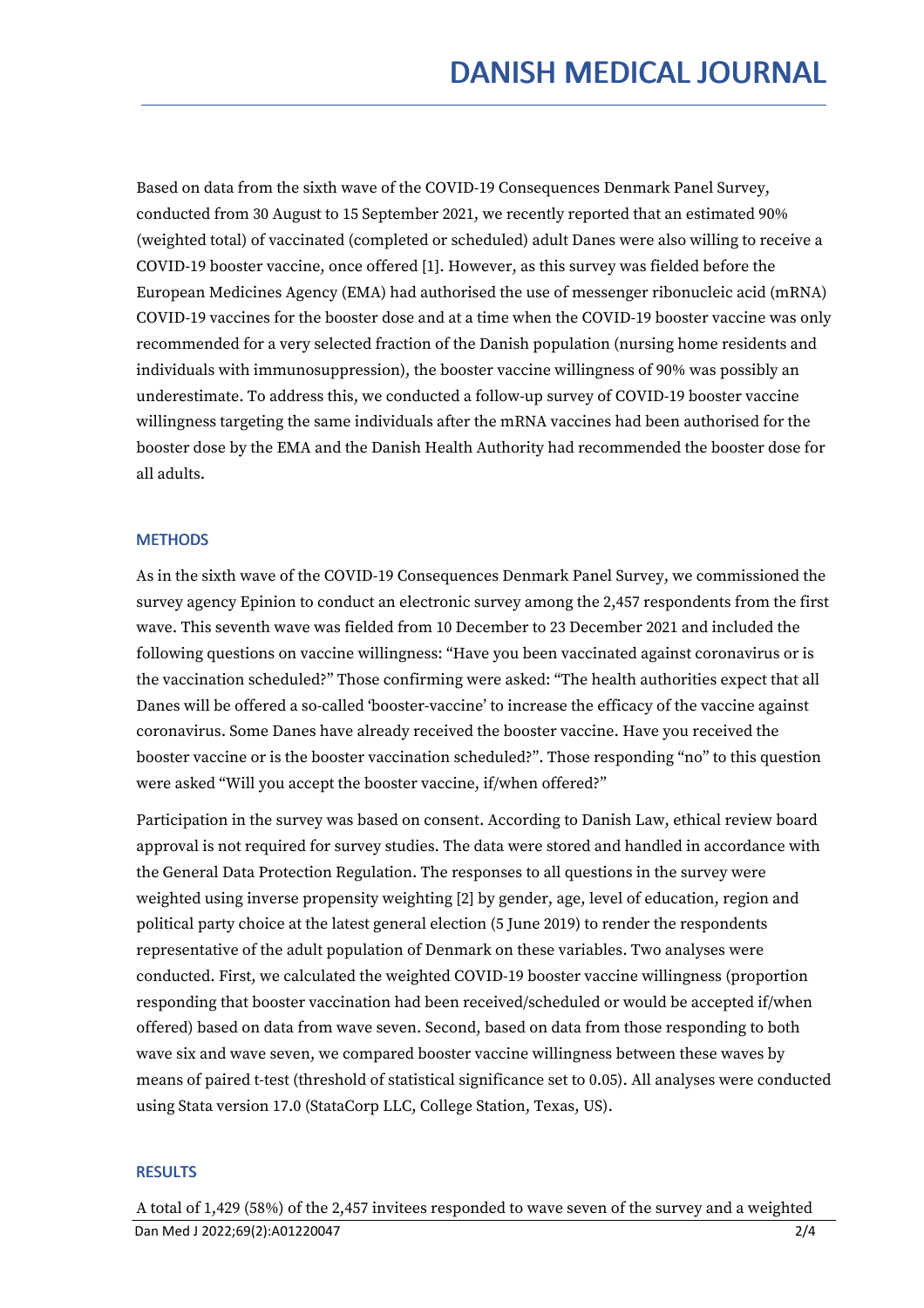proportion of 95% confirmed that they either had received the vaccine against COVID-19 or that the vaccination was scheduled. Among those reporting to be vaccinated or that vaccination was scheduled, a weighted proportion of 95% indicated that they were willing to receive the booster vaccine if/once offered, whereas 3% indicated that they were unwilling to receive the booster vaccine and 2% preferred not to answer. A total of 1,324 (54%) of the 2,457 invitees responded to both wave six and wave seven of the survey (i.e., 93% of the respondents in wave seven had also responded to wave six). Using data from these respondents, we found that the weighted booster vaccine willingness had increased statistically significantly (p < 0.001) from wave six (September 2021) to wave seven (December 2021).

# **DISCUSSION**

The results of this study strongly suggest that the COVID-19 booster vaccine willingness among Danes is high and either on a par with or higher than that reported for other countries [3-5], although direct comparison is challenging due to methodological heterogeneity. This finding is in line with the current reports on actual vaccine uptake in relation to the COVID-19 booster vaccine programmes currently being rolled out across the globe, where Denmark ranks among the countries with the highest number of administered COVID-19 booster vaccines per capita [6]. Our results also strongly suggests that COVID-19 booster vaccine willingness among Danes has increased from September 2021 to December 2021. There are two likely explanations for this development. First, prior to launch of the seventh wave of the survey, the Danish Health Authority had announced that all Danes aged 18 years or older would be offered a booster dose of the COVID-19 mRNA vaccines from either Pfizer-BioNTech or Moderna [7]. Second, the number of Danes contracting COVID-19, a growing proportion with the Omicron variant, rose markedly from the end of November and throughout December 2021 [8], i.e., when the seventh wave of the survey was being conducted. It seems plausible that these developments would have spurred willingness to receive the booster dose.

This study carries some limitations parallel to those reported in our prior publications on COVID- 19 vaccine willingness based on data from the panel survey [1, 9]. Most importantly, data on actual vaccine uptake are preferable over survey data since they are not prone to social desirability bias (people reporting vaccine willingness without eventually accepting the vaccine), which, along with a potential non-response bias despite the weighting on key sociodemographic variables, may have led to overestimation of booster vaccine willingness in the present study. Furthermore, whereas the questions used to evaluate booster vaccine willingness were virtually identical in wave six and wave seven, wave six did not include the question "Have you received the booster vaccine or is the booster vaccination scheduled?", but merely "Will you accept the booster vaccine, if/when offered?" This was due to the fact that at the time of the sixth wave, only a very small  $(0.4\%$  [6]) and highly selected proportion of the Danish population (nursing home residents and individuals with immunosuppression) had received the booster dose. Therefore, this difference in